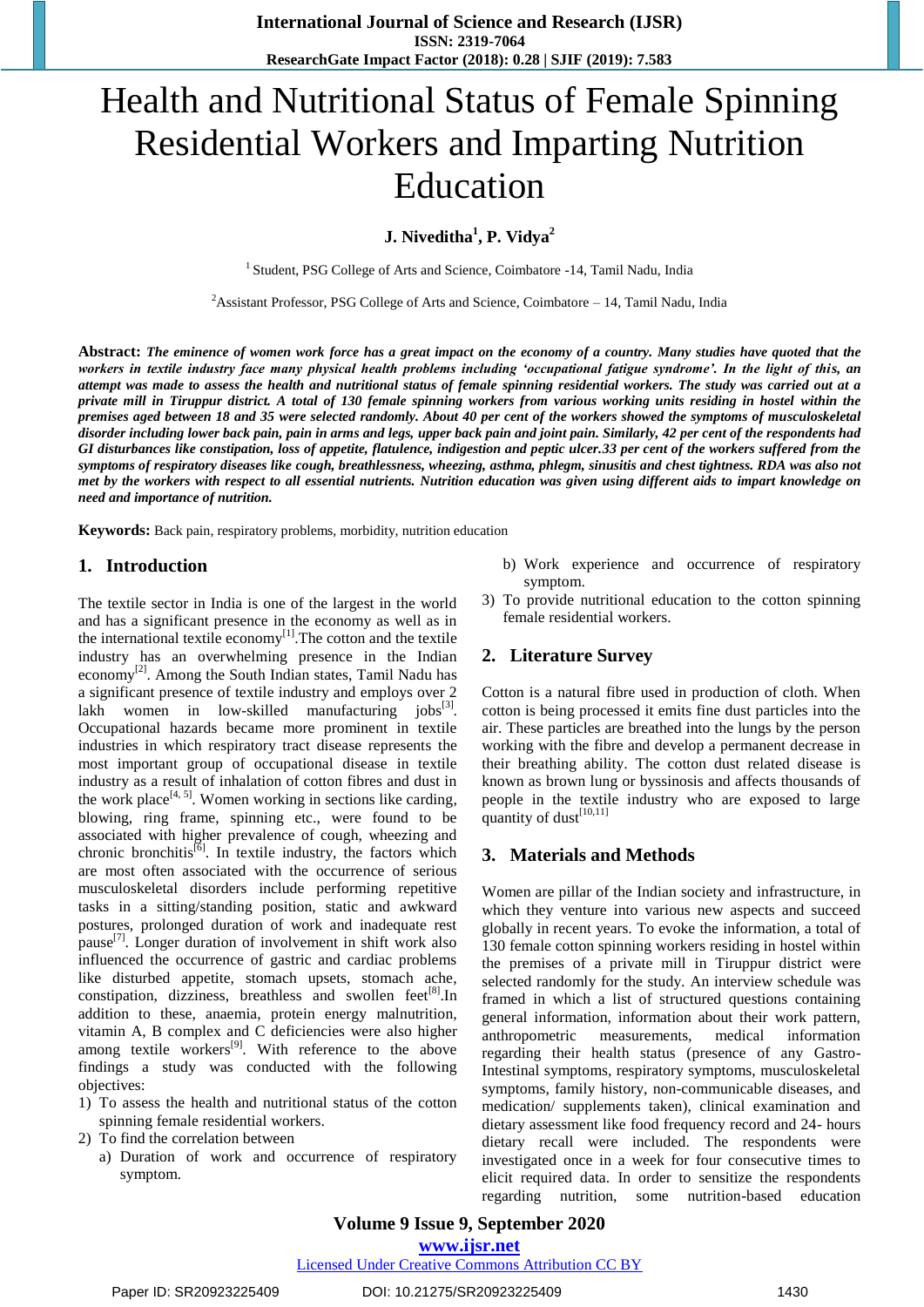# **International Journal of Science and Research (IJSR) ISSN: 2319-7064 ResearchGate Impact Factor (2018): 0.28 | SJIF (2019): 7.583**

materials were developed including audio-visual aid (Computer aided power point Presentation), visual aid - Pamphlet and a hand washing poster. The poster explaining the hand washing steps was stuck in dinning, kitchen and hand washing areas to improve the workers hygiene.

# **4. Results and Discussion**

Health and safety issues associated with textile industry are numerous and workers are often exposed to various hazards like physical, chemical, biological, mechanical, ergonomic and psycho-social hazards which cause tightening of the chest, coughing, wheezing, hearing loss, dermatitis, nausea, vomiting, musculoskeletal disorders and other disorders. Considering this various above symptoms encountered by the respondents are discussed below.

#### **Respiratory symptoms among Cotton Spinning Female Residential Workers**

Table 1 shows the respiratory symptoms persisting among the workers. It was found that 12 per cent of the cotton spinning female residential workers were suffering from cough. 10 per cent of them reported to have breathlessness and 4 per cent were found with phlegm.

**Table 1:** Respiratory symptom among the cotton spinning

| female residential workers, $(n = 130)$ |     |      |  |  |  |
|-----------------------------------------|-----|------|--|--|--|
| Symptom                                 | No. | $\%$ |  |  |  |
| Cough                                   | 15  | 12   |  |  |  |
| <b>Breathlessness</b>                   | 13  | 10   |  |  |  |
| Wheezing                                |     | 2.   |  |  |  |
| Asthma                                  |     |      |  |  |  |
| Phlegm                                  |     |      |  |  |  |
| <b>Sinusitis</b>                        |     |      |  |  |  |
| Chest tightness                         |     |      |  |  |  |
| No Symptom                              |     |      |  |  |  |

2 per cent of the cotton spinning female residential workers were presented with wheezing, asthma and chest tightness. Only 1 per cent reported to have sinusitis. Respondents reported that when cotton is being processed it emits fine dust particles into the air causing breathing difficulties when inhaled.

# **Correlation between Duration of Work and Respiratory Symptoms**

**Table 2:** Correlation between Duration of Work and Respiratory Symptoms

|                                                 |                            | Duration | Respiratory |
|-------------------------------------------------|----------------------------|----------|-------------|
|                                                 |                            |          | symptoms    |
| Duration                                        | Pearson Correlation        |          | .997        |
|                                                 | Sig. (2-tailed)            |          | .048        |
|                                                 |                            |          |             |
| Respiratory<br>symptoms                         | <b>Pearson Correlation</b> | .997     |             |
|                                                 | $Sig. (2-tailed)$          | .048     |             |
|                                                 |                            |          |             |
| *. Correlation is significant at the 0.05 level | $(2-tailed).$              |          |             |

The study also found that duration of work and occurrence of respiratory symptoms was significant at 0.05 level which states a positive correlation between duration of work and the occurrence of respiratory symptoms. So, it has been shown that long-term exposure to cotton dust is associated with obstructive pulmonary disease that progresses with duration of exposure.

#### **Correlation between Work Experience and Respiratory Symptoms**

In addition, the study has also proved that work experience and occurrence of respiratory symptoms was significant at 0.01 level which states a positive correlation between work experience and occurrence of respiratory symptoms. Thus, it proves as experience increases, the occurrence of respiratory symptoms on the other hand also increases.

#### **Musculo- skeletal symptoms among Cotton Spinning Female Residential Worker**

The prevalence of lower back pain was found to be 18 per cent among cotton spinning female residential workers. 10 per cent reported to have pain in arms and legs. Upper back pain was found to be at seven per cent and five per cent were found to have joint pain. So, it was clear that working in static position for long hours may cause musculoskeletal diseases.

#### **Gastro Intestinal Symptoms among the Cotton Spinning Female Residential Workers**

The occurrence of constipation was reported to be at 15 per cent among the workers followed by loss of appetite (11 per cent), peptic ulcer (8 per cent) and indigestion (5 per cent). Only 3 per cent reported to have flatulence. Varying working hours and changes in shift time was found to be the major cause of developing GI symptoms.

# **Presence of other morbidity among workers**

The prevalence of head ache (79.2 per cent) was prominent among the workers due to the noisy environment followed by hair fall (62.3 per cent) which was due to the sticky nature of cotton.

# **Body Mass Index (BMI) of Cotton Spinning Female Residential Workers**

Majority of the respondents (44 per cent) had normal BMI. 33 per cent of the respondents were below normal, 12 per cent were noted to be pre-obese and 11 per cent of the respondents were obese.

# **Prevalence of Clinical Signs among Cotton Spinning Female Residential Workers**

Among all clinical signs presence of dental carries (51 per cent) and mottling of teeth (46 per cent) was found be high which was reported due to poor personal hygiene. 11 per cent of the respondents were found to have brittle and fragile nails which may be due to inadequate intake of protein and iron which was evident from the mean nutrient intake.

#### **Food Frequency of Cotton Spinning Female Residential Workers**

The consumption of fruits (7 per cent) and green leafy vegetables among the workers was very less on daily basis. Consumption of vegetables (40 per cent) on daily basis was appreciable. Consumption milk and milk products (60 per cent) was fairly good.

**Volume 9 Issue 9, September 2020 www.ijsr.net** Licensed Under Creative Commons Attribution CC BY